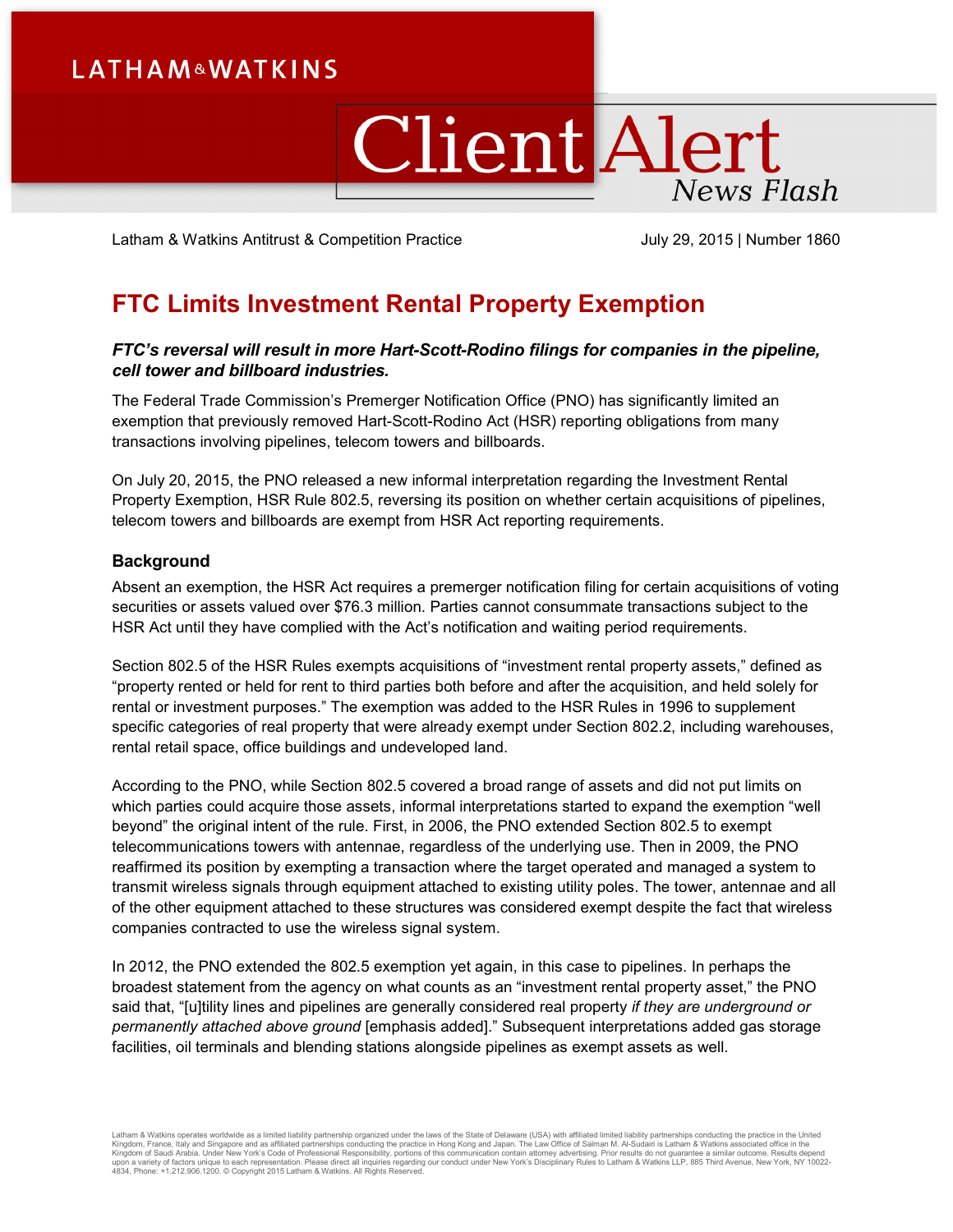# **Changes to HSR Act Reporting Obligations**

Going forward, only real property held solely for rental or investment purposes will be exempt. According to the PNO: "To determine if the real property is held solely for rental or investment purposes, a key question is whether the buyer is behaving like a landlord (exemption applies), or is in some way participating in the business conducted on the property (exemption does not apply). To qualify for the exemption, the buyer must intend to profit from the real estate investment, not from the business conducted on the property." For example, if the seller owns a pipeline that it leases to another company to operate, and the seller only receives rental income from the property while the other company is engaged in the underlying business, then the buyer's acquisition of the pipeline will be exempt as long as it continues to lease the pipeline and does not operate other pipelines elsewhere. If the buyer plans to operate and derive revenues from the pipeline following the acquisition, the exemption is not available.

## **Impact for Companies**

The PNO's reversal here will result in more HSR filings for those companies in the pipeline, cell tower and billboard industries (though the billboard exemption had already been reversed prior to this announcement). Parties who continue to seek an HSR exemption under 802.5 must be careful to ensure that the buyer will not have any involvement in the use of the property beyond leasing the premises and receiving rental income. Violating the HSR rules can result in civil penalties up to \$16,000 per day for each day of noncompliance. We therefore encourage companies to seek advice of counsel regarding the potential applicability of this exemption.

If you have questions about this *Client Alert*, please contact one of the authors listed below or the Latham lawyer with whom you normally consult:

#### **[Jason D. Cruise](http://www.lw.com/people/jason-cruise)**

[jason.cruise@lw.com](mailto:jason.cruise@lw.com) +1.202.637.1033 Washington, D.C.

#### **[Michael G. Egge](https://www.lw.com/people/michael-egge)**

[michael.egge@lw.com](mailto:michael.egge@lw.com) +1.202.637.2285 Washington, D.C.

#### **[Patrick C. English](http://www.lw.com/people/patrick-english)**

[patrick.english@lw.com](mailto:patrick.english@lw.com) +1.202.637.1030 Washington, D.C.

#### **[Joshua N. Holian](http://www.lw.com/people/joshua-holian)**

[joshua.holian@lw.com](mailto:joshua.holian@lw.com) +1.415.646.8343 San Francisco

# **[Hanno F. Kaiser](http://www.lw.com/people/hanno-kaiser)**

[hanno.kaiser@lw.com](mailto:hanno.kaiser@lw.com) +1.415.395.8856 San Francisco

### **[Abbott \(Tad\) B. Lipsky](http://www.lw.com/people/tad-lipsky)**

[tad.lipsky@lw.com](mailto:tad.lipsky@lw.com) +1.202.637.2283 Washington, D.C.

#### **[Amanda P. Reeves](http://www.lw.com/people/amanda-reeves)**

[amanda.reeves@lw.com](mailto:amanda.reeves@lw.com) +1.202.637.2183 Washington, D.C.

#### **[Karen E. Silverman](http://www.lw.com/people/karen-silverman)**

[karen.silverman@lw.com](mailto:karen.silverman@lw.com) +1.415.395.8232 San Francisco

#### **[Sydney M. Smith](http://www.lw.com/people/sydney-smith)**

[sydney.smith@lw.com](mailto:sydney.smith@lw.com) +1.202.637.2316 Washington, D.C.

#### **[E. Marcellus Williamson](http://www.lw.com/people/marc-williamson)**

[marc.williamson@lw.com](mailto:marc.williamson@lw.com) +1.202.637.2200 Washington, D.C.